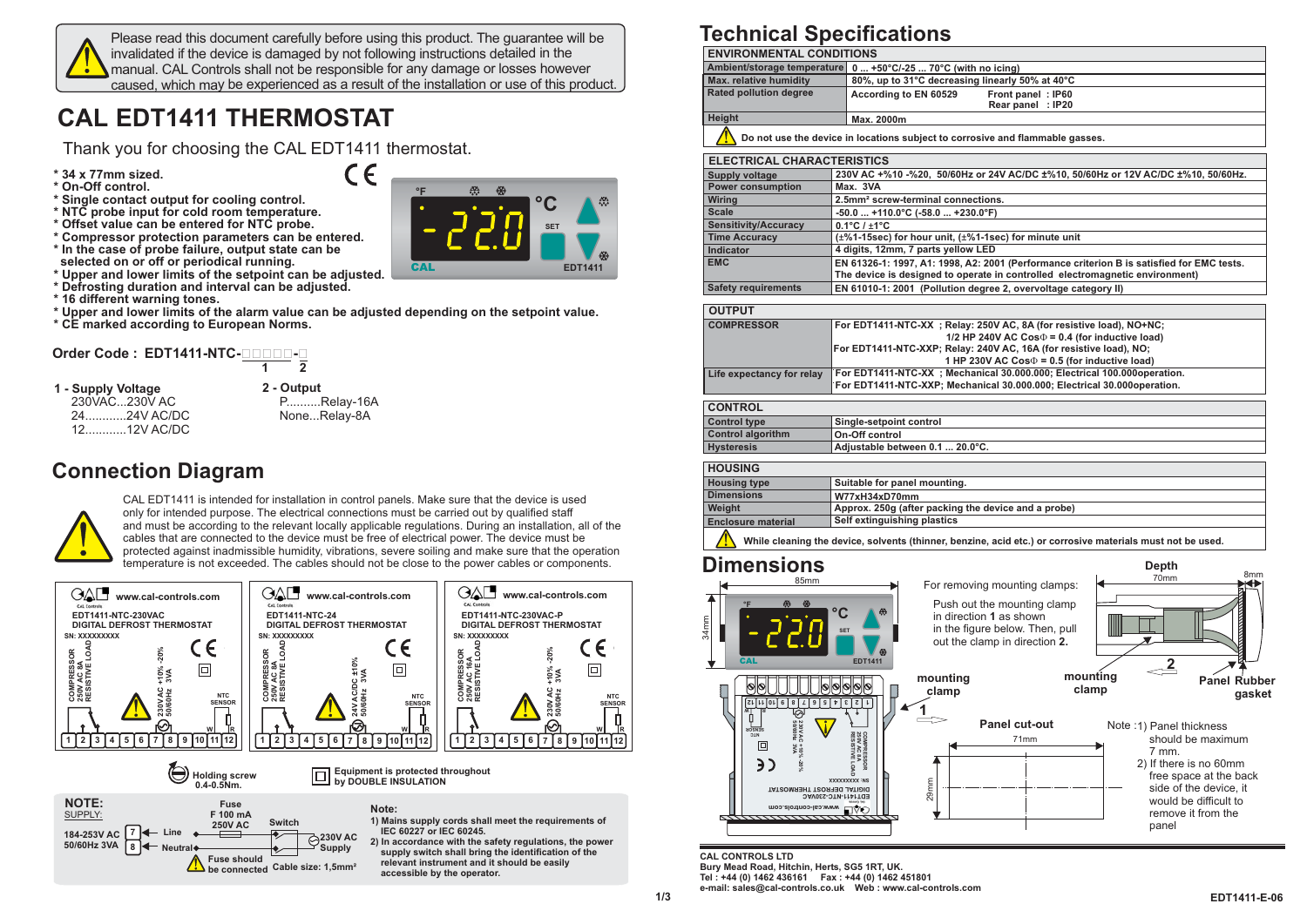

**Type of buzzer sound.**

**SonD**